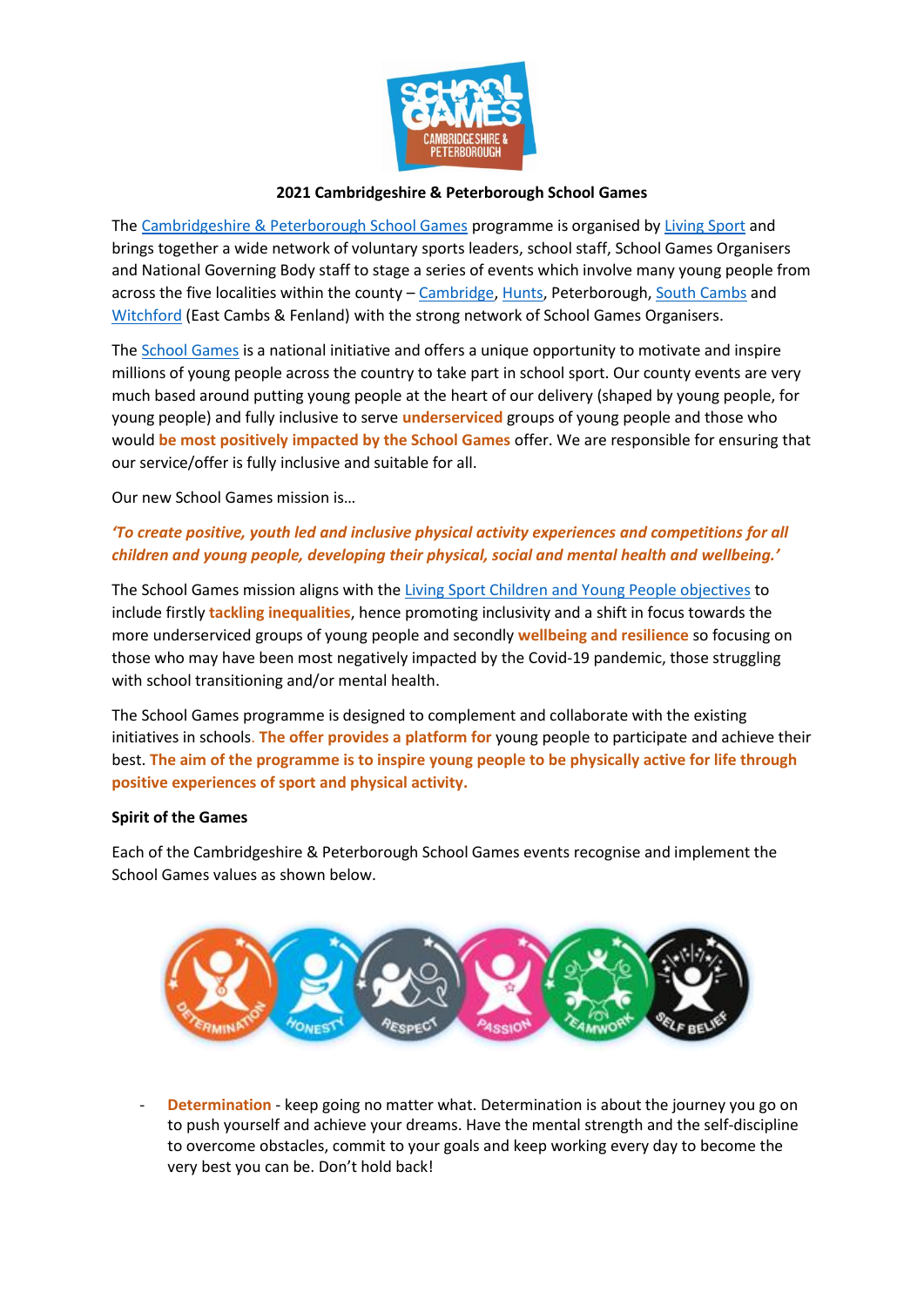- **Passion** giving it 100%, putting your heart and soul into whatever you are doing and never giving up. Care about what you do and the people around you and approach each opportunity with enthusiasm and positivity.
- **Respect** treat others politely, and with understanding. Accept life's 'ups and downs' with grace. Show respect every day, in everything you do and for everyone around you.
- **Honesty** be honest with others and with yourself. Have the courage to do the right thing. Be truthful and promote fairness in every situation.
- **Self-Belief** you've got to believe to achieve. Have the self-belief and confidence to succeed and reach your personal best.
- **Teamwork** treat everyone equally, support each other and work together to have fun and achieve. Celebrate each other's success. Be a good friend and a positive team player in school, sport and life.

## **Cambridgeshire & Peterborough School Games Calendar 2021/22**

Whilst the Autumn Term offer is now finalised, the Spring and Summer term plans are subject to further shaping and scoping to ensure that each event it delivered based on identified need and with